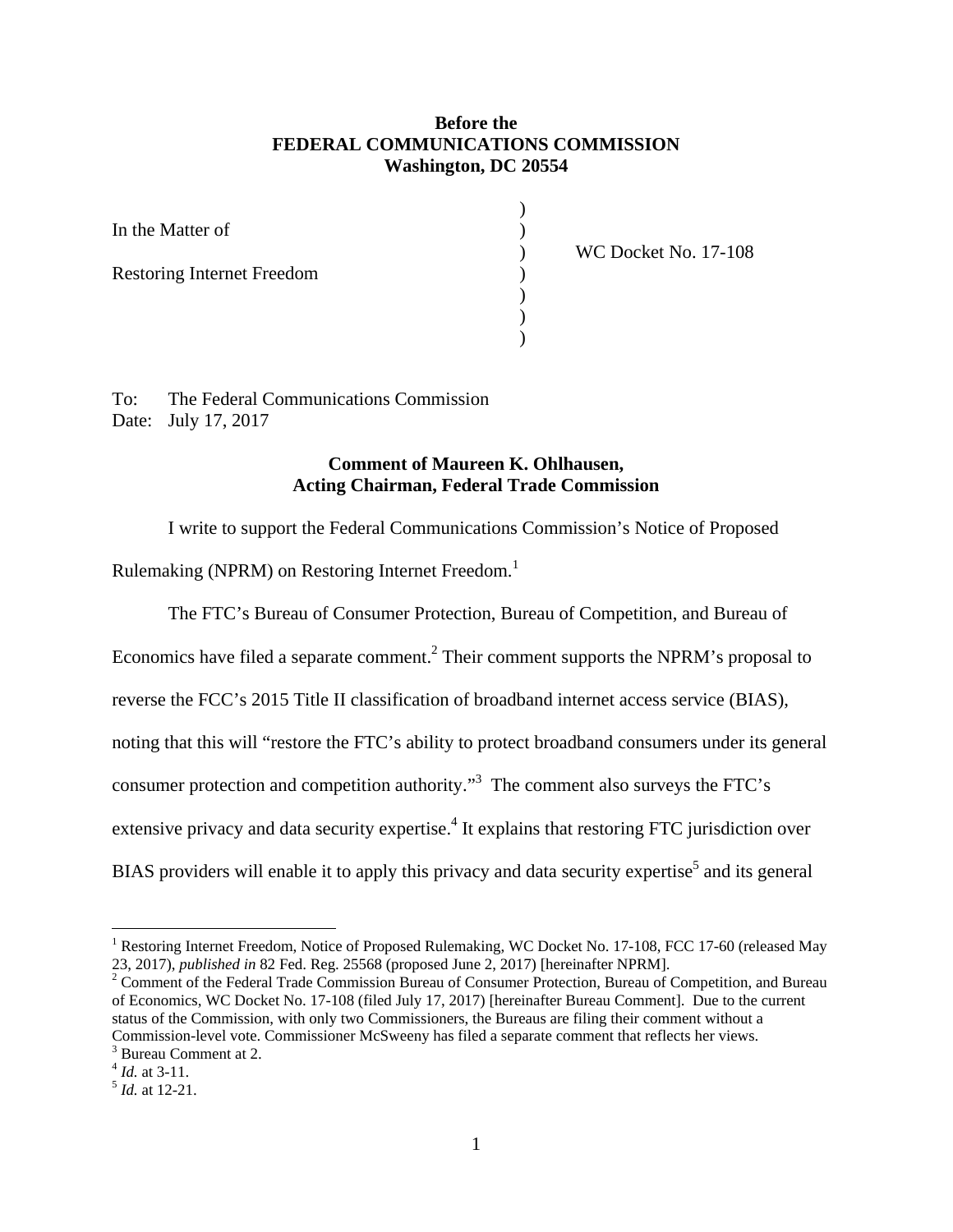again apply to BIAS providers if the Title II classification were reversed.<sup>7</sup> consumer protection authority.<sup>6</sup> Finally, it discusses how the FTC's competition authority would

I fully support the Bureau Comment on these points. I comment separately to further highlight the FTC staff's long-standing position on the topic of net neutrality and to address several additional issues raised in the NPRM.

# **I. The Bipartisan 2007 FTC Staff Broadband Connectivity Competition Policy Report on Net Neutrality Regulation**

Ten years ago, the FTC unanimously approved a report stating the FTC staff's position on net neutrality regulation.<sup>8</sup> Under Chairman Deborah Platt Majoras, I led the FTC's Internet Access Task Force, which was charged with evaluating issues related to internet access and net neutrality.<sup>9</sup> After holding a two-day workshop on these issues and gathering public comment, the Task Force drafted a report "focus[ed] on the consumer welfare implications of enacting some form of net neutrality regulation."10 And in June 2007, the FTC unanimously adopted that report (2007 FTC Staff Report or Report). The findings and recommendations of that report remain highly relevant today. Indeed, several of the report's recommendations are borne out by market and regulatory developments during the past decade.

The 165-page report comprehensively examines the net neutrality issue circa 2007. It sets the foundation by describing the technical functioning of the internet and the legal and regulatory

<u>.</u>

<sup>&</sup>lt;sup>6</sup> *Id.* at 21-23.<br><sup>7</sup> *Id.* at 23-29.<br><sup>8</sup> FEDERAL TRADE COMM'N, *FTC Issues Staff Report on Broadband Connectivity Competition Policy,* https://www.ftc.gov/news-events/press-releases/2007/06/ftc-issues-staff-report-broadband-connectivity-competitionpolicy.

 $\frac{6}{9}$  FEDERAL TRADE COMM'N, BROADBAND CONNECTIVITY COMPETITION POLICY 1, June 2007 [hereinafter Broadband Report], https://www.ftc.gov/sites/default/files/documents/reports/broadband-connectivity-competitionpolicy/v070000report.pdf. 10 *Id.* at 4.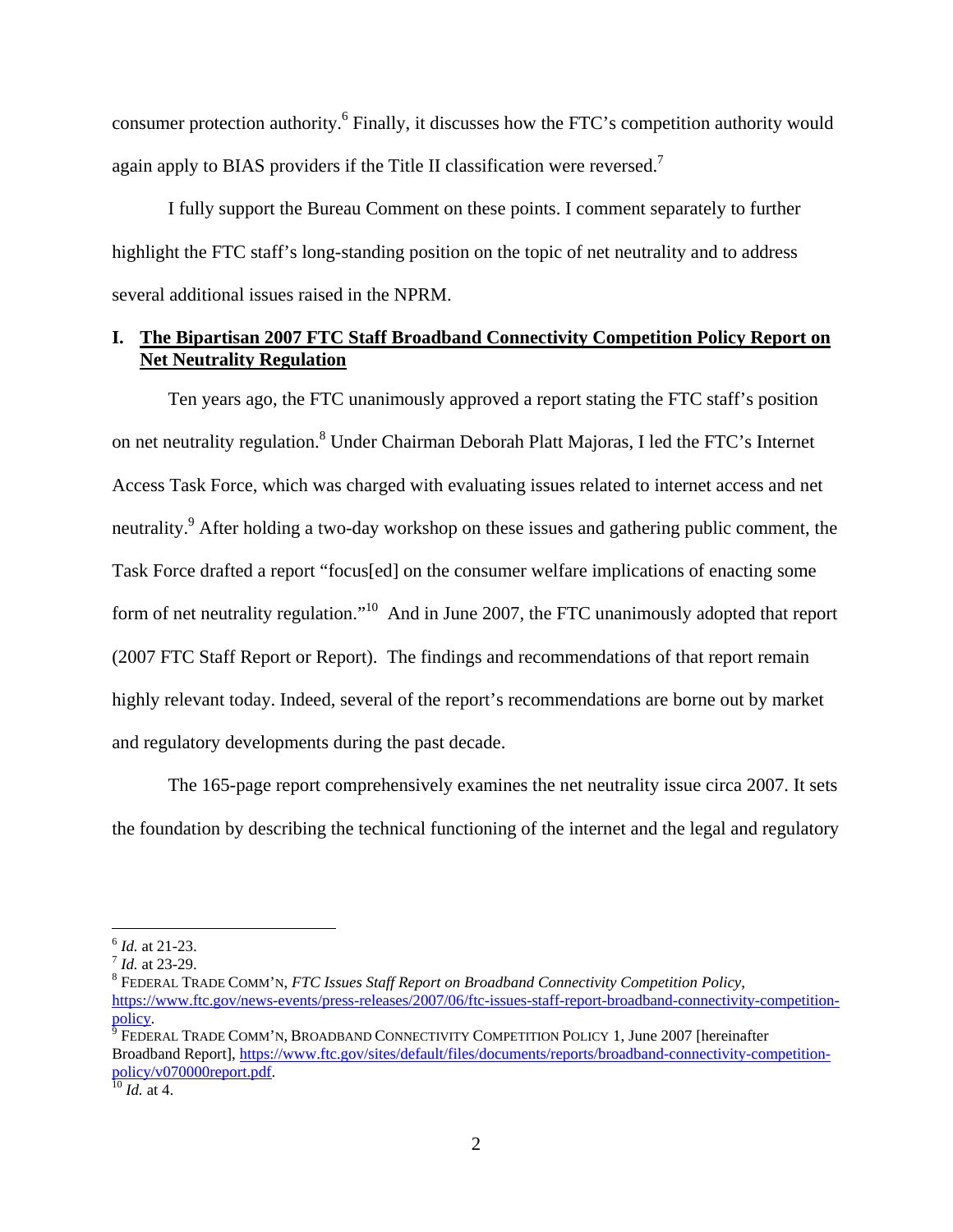developments driving the debate in 2007. (Chs. I & II) It then catalogs the various arguments for and against net neutrality. (Ch. III)

competition but also have some risks depending on the specific technique and use.<sup>12</sup> Next, the report analyzes the consumer welfare effects of potential conduct by internet service providers (ISPs). After examining various types of vertical integration of broadband with internet services (Ch. IV), the report concludes that, consistent with well-established antitrust and economic principles, vertical integration has the potential to benefit or harm consumers and competition, depending on the circumstances.<sup>11</sup> While integration could prompt blocking, degrading, and higher prices, it could also offer procompetitive and pro-consumer efficiencies, such and facilitating infrastructure investment and spurring the entry of new competitors. Similarly, after evaluating a wide variety of possible data prioritization techniques (Chs. IV & V), the report determines that such techniques promise significant benefits to consumers and

entrants. $^{13}$ The report then evaluates the current and likely future state of competition in broadband internet access. (Ch. VI) At that time, as today, there was considerable debate about the level of competition in the broadband market. This is an important question. Many of the potential harms to consumers or competition are premised on market power, and nearly all arguments for net neutrality regulation assert a lack of sufficient broadband competition. The report emphasizes the importance of determining the state of competition through careful product and market definition, including analysis of the disciplining effect of substitutes and potential

<u>.</u>

<sup>11</sup>*Id.* at 82.

<sup>12</sup>*Id.* at 96-97. 13 *Id.* 99-100, 104-05.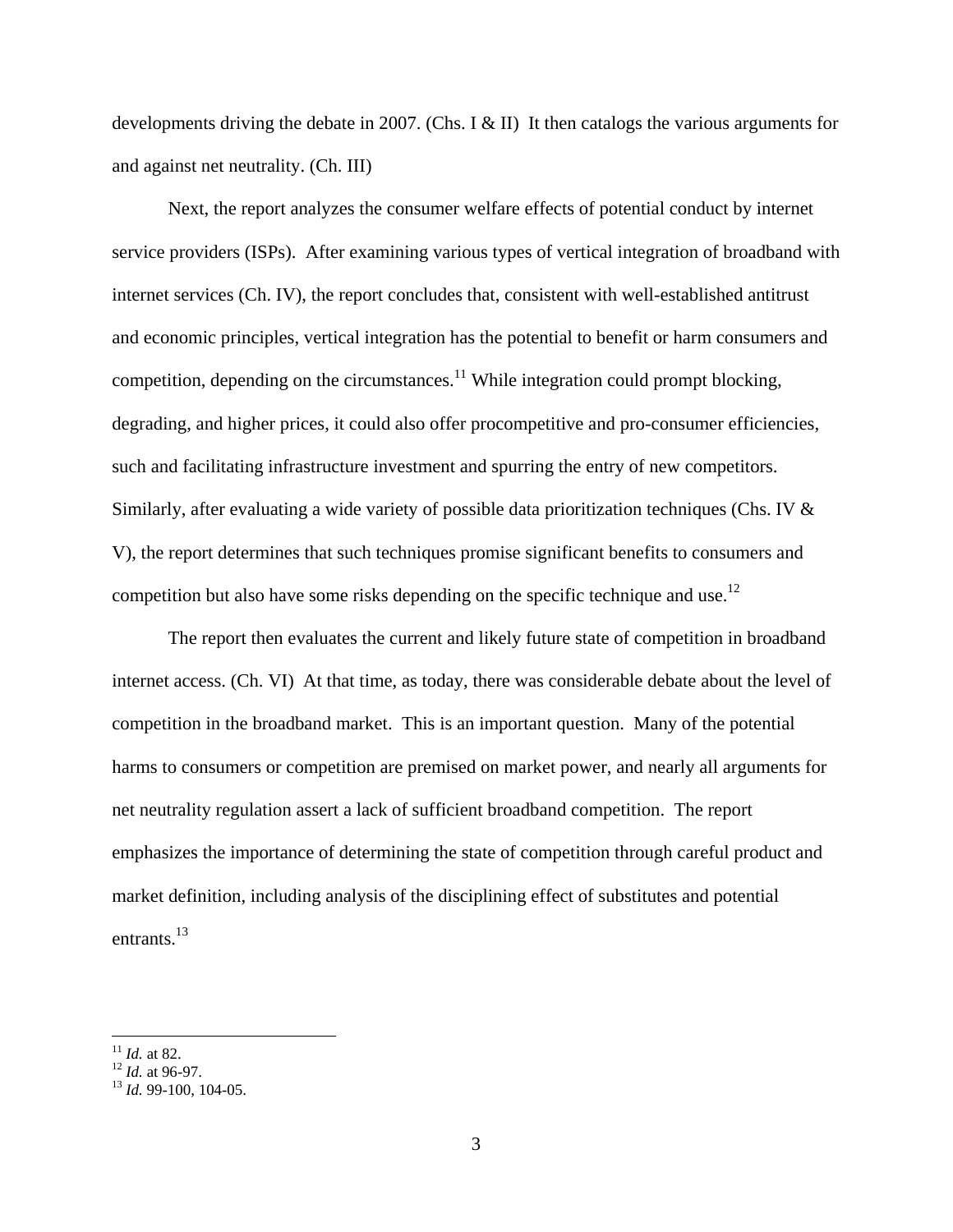Many advocates casually conclude that BIAS providers have market power or are monopolists.<sup>14</sup> Ten years later, however, despite the centrality of market power analysis to arguments for regulation, most broadband market competition analysis is even less rigorous than in 2007. Others cite the national percentage of consumers with access to one wireline broadband service at an arbitrary speed threshold as the primary or sole data point needed to demonstrate market power.15 This imprecision in the current debate may reflect the FCC 2015 Order's wholesale rejection of market power analysis.<sup>16</sup> I agree with the 2007 FTC Staff Report's recommendation that a decision to adopt net neutrality regulation should be based on a rigorous market power analysis.

Having analyzed the core policy issues in the net neutrality debate, the 2007 FTC Staff Report turns to the application of antitrust and consumer protection law to various potential BIAS provider practices and business arrangements. (Chs. VII & VIII) It then outlines the various regulatory, legislative, and other proposed solutions. (Ch. IX)

Finally, based on all of the previous analysis, the 2007 FTC Staff Report offers guiding principles for policy makers "to consider prior to enacting any new laws or regulations" regarding net neutrality.<sup>17</sup> (Ch. X) Specifically, the report concludes:

"Policy makers should be wary of calls for network neutrality regulation simply because we do not know what the net effects of potential conduct by broadband providers will be

 Release, "FCC Commissioner Pai Is Dead Wrong on Investment and Net Neutrality," Feb. 29, 2016, <sup>14</sup> See John Gasparini, "Fact-Checking ISPs' Claims of Support for Net Neutrality," https://www.publicknowledge.org/news-blog/blogs/fact-checking-isps-claims-of-support-for-net-neutrality ("[T]hese monopolistic, noncompetitive companies keep insisting they love net neutrality..."); Free Press, Press

 Future of Broadband Competition 4, (Sept. 4, 2014) ("At 25 Mbps, there is simply no competitive choice for most https://www.freepress.net/press-release/107327/fcc-commissioner-pai-dead-wrong-investment-and-net-neutrality.<br><sup>15</sup> Tom Wheeler, Chairman, Federal Commc'ns Comm'n, Prepared Remarks at 1776 Headquarters: The Facts and

Americans."), https://apps fcc.gov/edocs\_public/attachmatch/DOC-329161A1.pdf.<br><sup>16</sup> *See* In the Matter of Protecting & Promoting the Open Internet, 30 FCC Rcd 5601, 5633 (2015); *see also* Maureen  K. Ohlhausen, *Antitrust Over Net Neutrality: Why We Should Take Competition in Broadband Seriously*, 15 COLO. TECH. L.J. 119, 129 (2016).<br><sup>17</sup> Broadband Report at 5.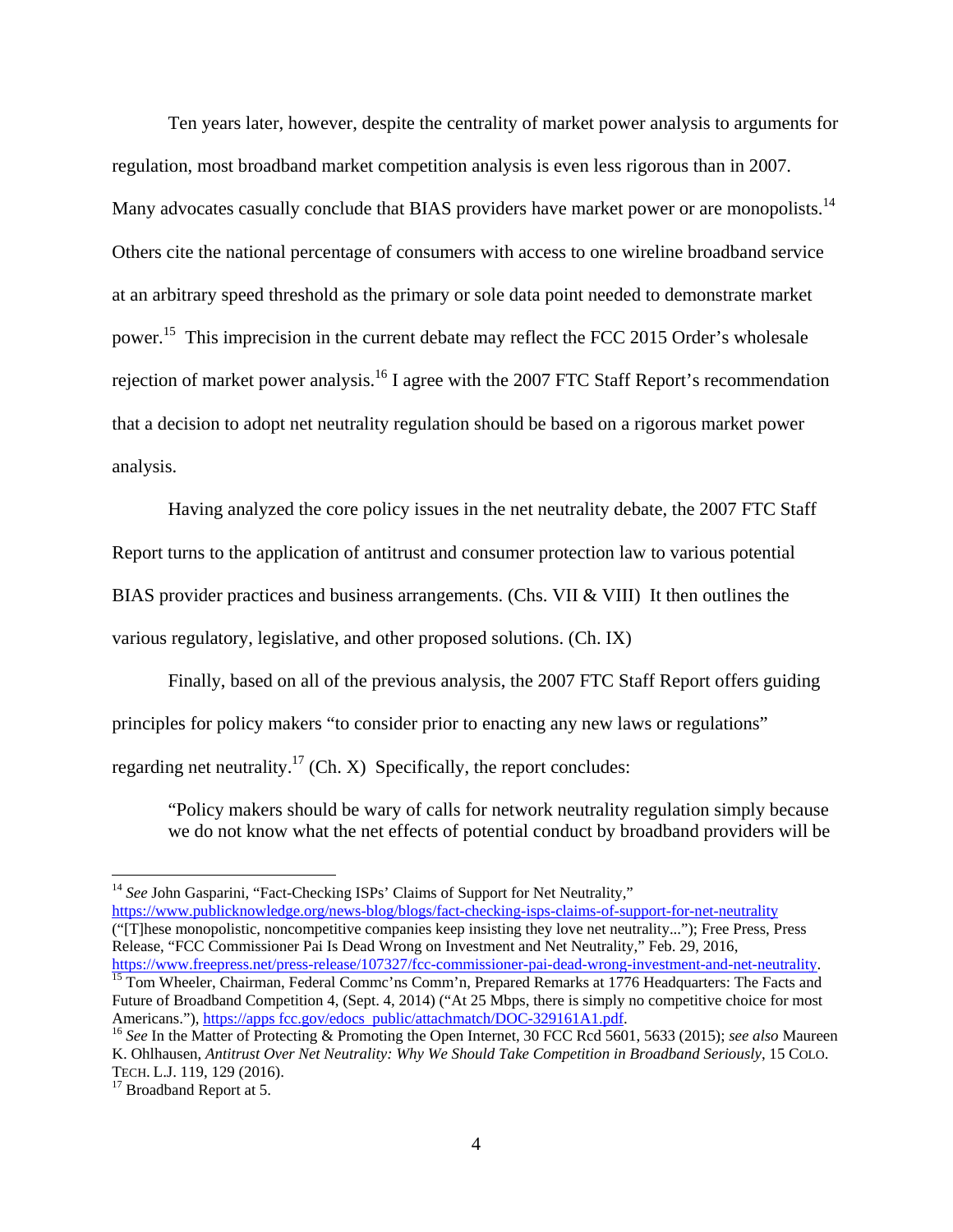on consumers, including, among other things, the prices that consumer may pay for Internet access, the quality of Internet access and other services that will be offered, and the choices of content and applications that may be available to consumers in the marketplace."<sup>18</sup>

substantial additional study" of the general or local market or of specific transactions.<sup>22</sup> In fact, as the Report explains, broadband providers, even *assuming* they have market power, face mixed incentives.<sup>19</sup> Some align with subscribers' interests and some are contrary, and "[i]n the abstract, it is not possible to know which of these incentives would prove stronger."<sup>20</sup> The Report explains that many of the practices involved are the types of vertical arrangements that economists generally, but not always, find to improve consumer welfare.<sup>21</sup> According to the Report, providers' competing incentives "raise complex empirical questions and may call for

Having explained the difficulty of evaluating the net consumer welfare effects of various practices *ex ante*, the Report expresses concern about the "potentially adverse and unintended effects of regulation… particularly those imposing general, one-size-fits-all restraints on business conduct."<sup>23</sup> For example, the Report notes that regulation "could result in a long-term decline in investment and innovations in broadband networks," because "providers that cannot differentiate their products or gain new revenue streams may have reduced incentives to upgrade their infrastructure."24 The Report argues that these concerns are heightened in the broadband industry, which is relatively young, quickly evolving, and moving in the direction of more, not less, competition.<sup>25</sup>

 <sup>19</sup>*Id.* <sup>19</sup> Id.<br><sup>20</sup> Id.

- 
- 
- 
- <sup>21</sup> *Id.* at 70.<br><sup>22</sup> *Id.* at 82.<br><sup>23</sup> *Id.* at 159-60.<br><sup>24</sup> *Id.* at 160.
- <sup>25</sup>  $\overline{M}$

<sup>&</sup>lt;sup>18</sup> Broadband Report at 157.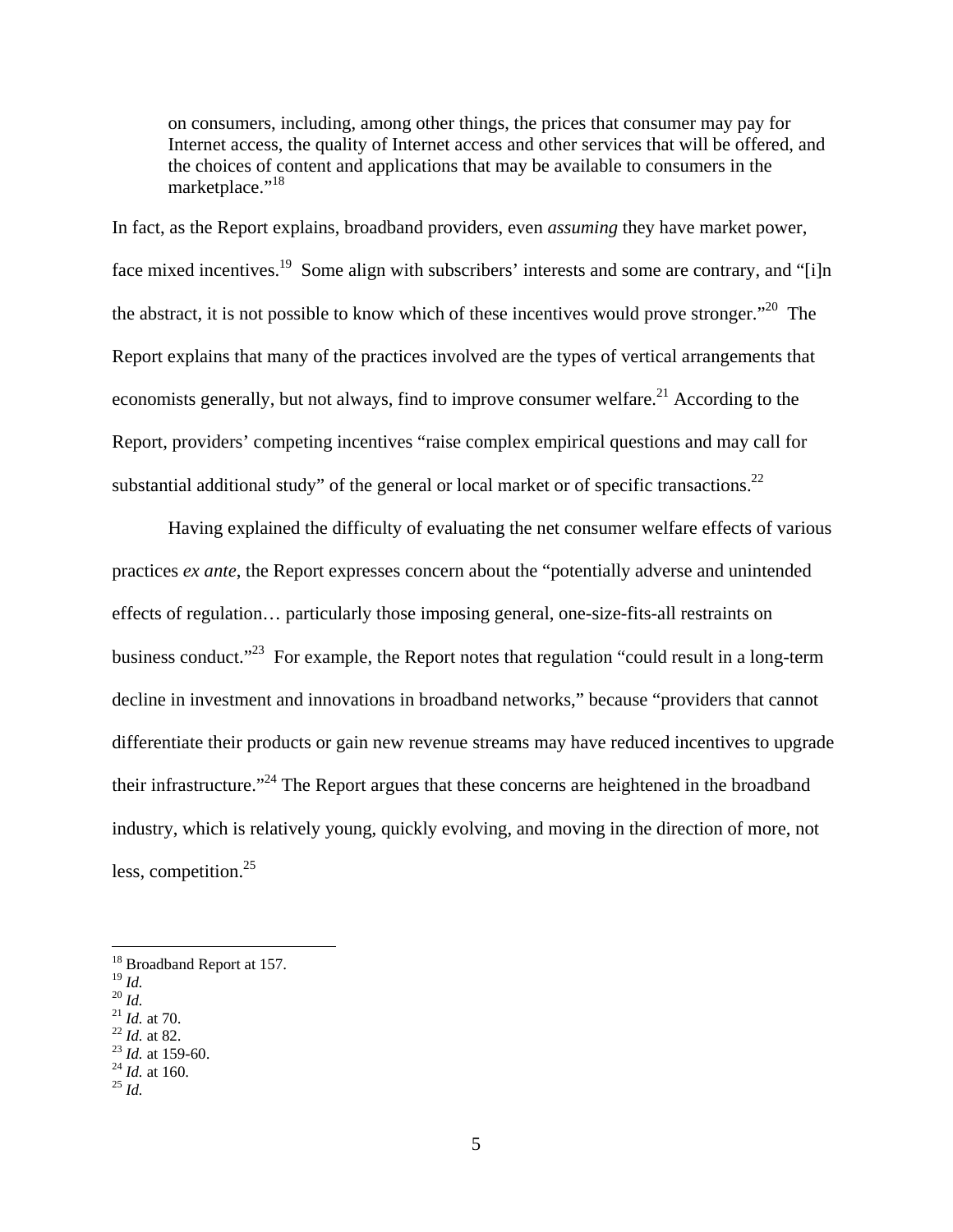After cautioning against prescriptive regulation, the Report explains that the FTC will "continue to devote substantial resources to maintaining competition and protecting consumers  $\ldots$  in the area of broadband Internet access."<sup>26</sup> In enforcing the antitrust laws, "because the various conduct and business arrangements at issue in the broadband area have both procompetitive and anticompetitive potential, the FTC would carefully analyze the net effect of particular conduct or arrangements on consumer welfare, rather than challenge them as *per se*  illegal."<sup>27</sup> The Report also states that the FTC will continue active consumer protection enforcement. In particular, the Report suggests that providers should clearly and conspicuously disclose the material terms of broadband internet access, particularly if they engage in various traffic-shaping practices. $28$ 

Ten years later, the 2007 FTC Staff Report remains remarkably relevant. Indeed, the various arguments for and against net neutrality regulation are largely unchanged today.<sup>29</sup> And between 2007 and the FCC's 2015 Order, no pervasive marketplace problem emerged. In fact, the FCC's 2015 Open Internet Order cited only four real-life examples of potentially problematic practices.30

However, a few important things have changed. Over that ten-year span, broadband speed has accelerated and – with mobile – taken flight. Broadband speeds over the past 10 years have soared, with average *wireless* 4G LTE speeds today more than three times faster than

 $^{26}$  *Id.* at 161.

<sup>&</sup>lt;sup>27</sup> *Id.* at 161-62.<br><sup>28</sup> *Id.* at 162.<br><sup>29</sup> See *id.* at 51-69 (summarizing arguments for and against net neutrality regulation).

 *Order Experience*, 50 REV. IND. ORGAN. 469 (2016) (discussing the four examples at length), *available at* <sup>30</sup> See generally Timothy Brennan, *The Post-Internet Order Broadband Sector: Lessons from the Pre-Open Internet* https://link.springer.com/article/10.1007/s11151-016-9551-y.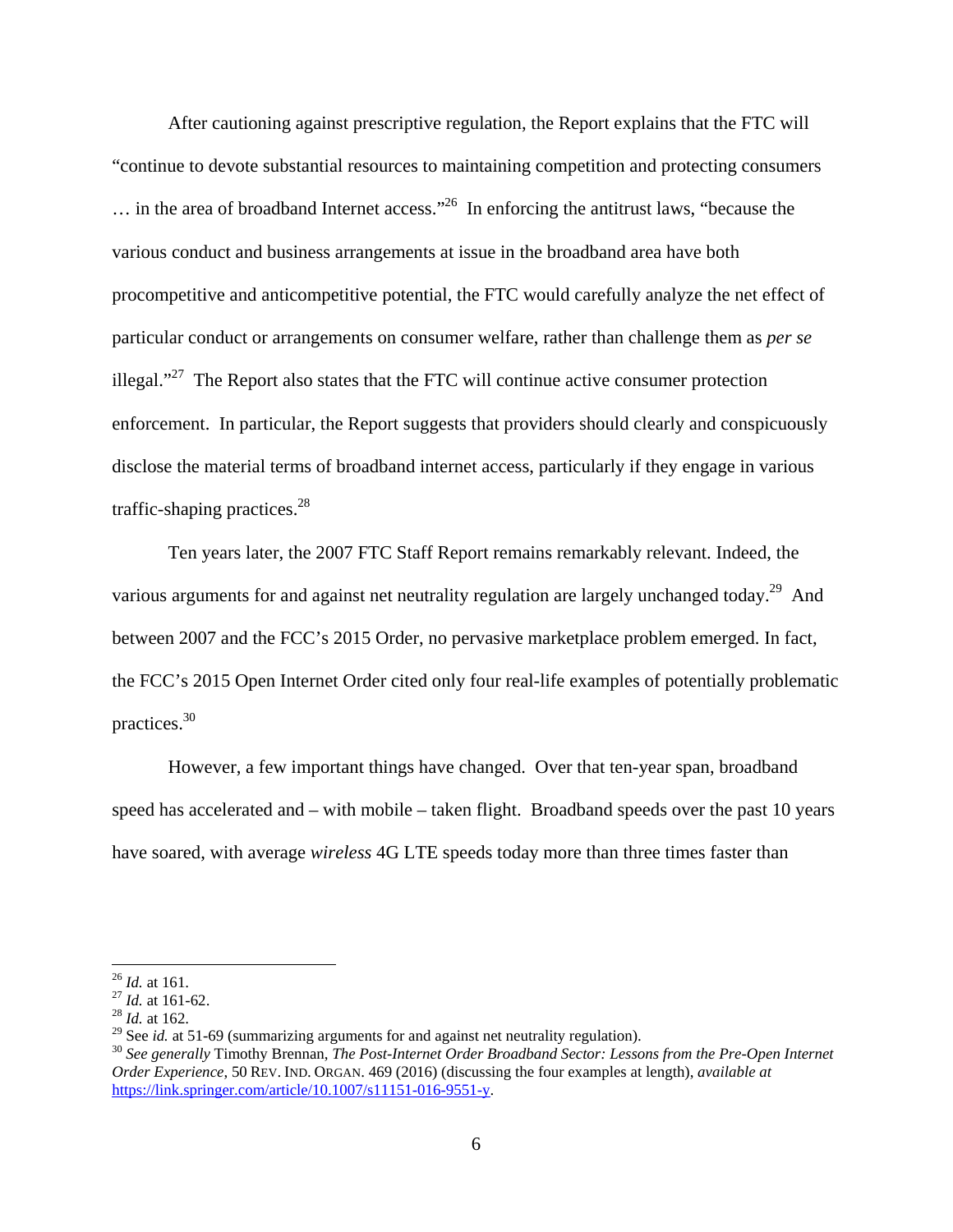competition.<sup>34</sup> average *wireline* speeds were in 2007.<sup>31</sup> But probably the biggest marketplace difference is the rise of mobile internet access. The first iPhone hit the market in June 2007 (the same month the FTC released its report) and mobile internet usage has since exploded. By late 2016, mobile visits to websites exceeded desktop visits worldwide, and in the U.S. more than 42% of U.S. webpage visits were from mobile devices.<sup>32</sup> Mobile devices can and do easily switch between W<sub>i-Fi</sub> and wireless provider networks, suggesting that the four national and numerous regional wireless providers (as well as countless Wi-Fi hotspot providers) likely already discipline wireline broadband provider behavior. And the next generation of wireless technology promises speed and performance that rival even advanced wireline networks.<sup>33</sup> These developments further support the 2007 Staff Report's observation of a trend toward more broadband

A less positive change since 2007 provides the main impetus of the NRPM: the tool the FCC chose to implement net neutrality rules. To adopt rules in 2015, the FCC reclassified broadband as a common carrier service under Title II of the Communications Act. Yet in 2007, reclassifying broadband as a Title II service was not even on the table.<sup>35</sup> Indeed, in 2007,

 U.S. wireline broadband speeds had almost quadrupled, reaching 18.7 Mbps. *See* Akamai, STATE OF THE INTERNET *wireline* speed in 2007. *See* CTIA, WIRELESS SNAPSHOT 2017 4 (May 2017), https://www.ctia.org/docs/default-31 As of Q1 2007, average U.S. wireline broadband speeds only totaled 4.8 Mbps [download]. *See* ITIF, ASSESSING BROADBAND IN AMERICA 4 (Apr. 2007), http://www.itif.org/files/BroadbandRankings.pdf. By Q1 2017, average REPORT 12 (May 2017), https://www.akamai.com/fr/fr/multimedia/documents/state-of-the-internet/q1-2017-stateof-the-internet-connectivity-report.pdf. Meanwhile, mobile broadband speeds are nearly 40x faster than in 2007, with average 4G LTE speeds approaching 17 Mbps – more than three times the previously mentioned average source/default-document-library/ctia-wireless-snapshot.pdf. 32*Mobile and Tablet Internet Usage Exceeds Desktop for First Time Worldwide*, STATCOUNTER (Nov. 1, 2016),

http://gs.statcounter.com/press/mobile-and-tablet-internet-usage-exceeds-desktop-for-first-time-worldwide. 33 *See, e.g.*, *Makeover for Mobile Phones*, THE ECONOMIST (Apr. 20, 2017),

https://www.economist.com/news/science-and-technology/21720916-ready-or-not-5g-wireless-preparing-its-bigday-makeover-mobile-phones ("[I]f it lives up to expectations, 5G wireless could put some fixed-line internet connections to shame, even at the lower end of its performance range."). 34 Broadband Report at 160, Chapter VI.B.

<sup>&</sup>lt;sup>35</sup> Broadband Report at 139 n.683 (quoting Gigi Sohn, "I don't know anybody who is talking about going back to Title II … [T]hat is not what this debate is about.").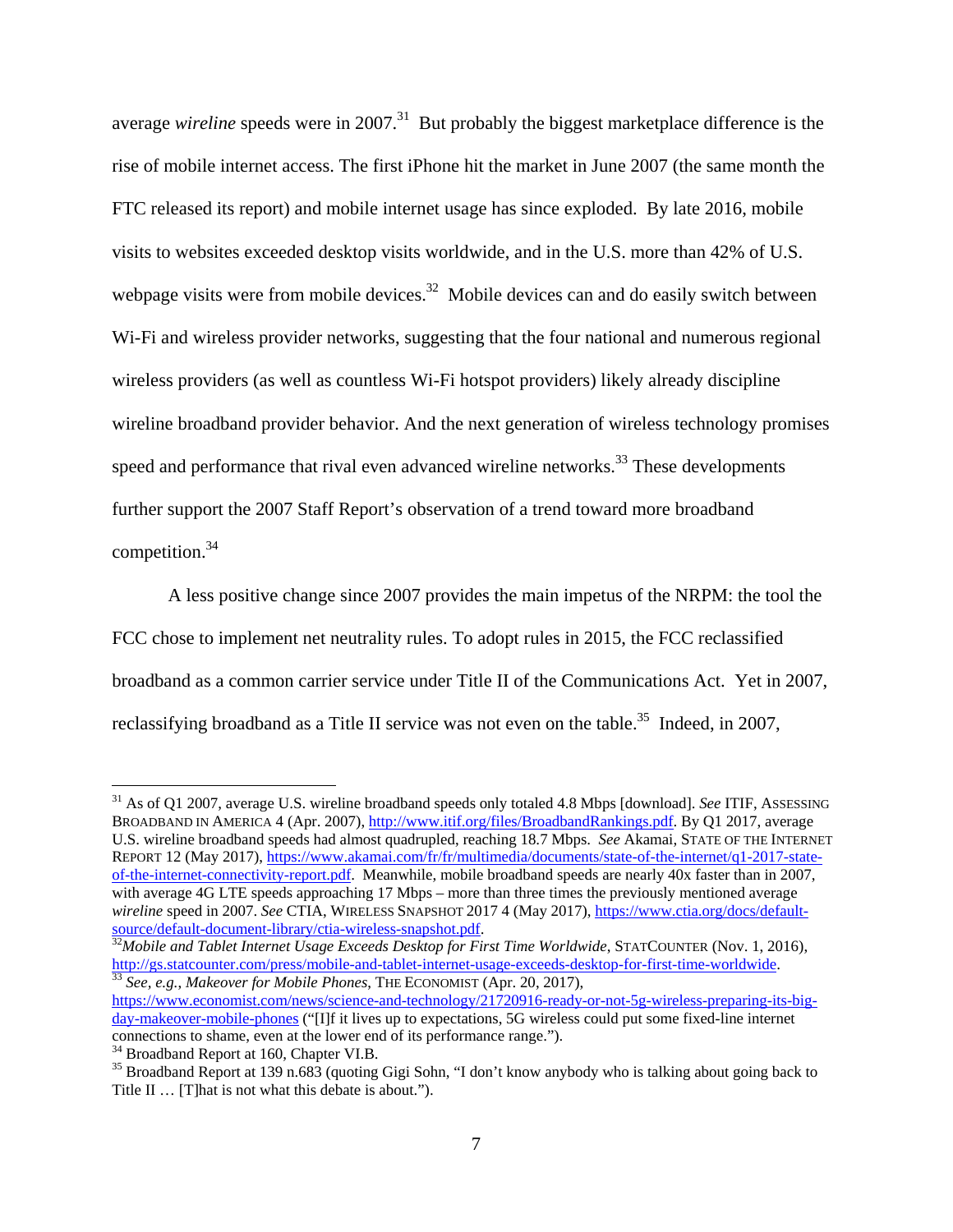providers.<sup>36</sup> stakeholders on all sides of the issue recognized the negative impact a Title II approach would have on FTC jurisdiction and emphasized the importance of FTC jurisdiction over BIAS

providers, creating a consumer protection gap that remains unfilled.<sup>37</sup> The 2007 FTC Staff Report warned about the potential adverse consequences of regulation. While a healthy debate rages about other effects of the 2015 Order, one negative side effect cannot be disputed: the 2015 Order stripped the FTC of jurisdiction over broadband

Together, the developments over the past ten years demonstrate that the FTC was correct in its unanimous, bipartisan 2007 recommendation that regulators "proceed[] with caution before enacting broad, *ex ante* restrictions in an unsettled, dynamic environment.<sup>38</sup> Today, there is still no evidence of sustained injury to consumers or to competition. Instead, the internet ecosystem has remained vibrant over the past decade. And the most indisputable side effect of the 2015 Order, the stripping of FTC jurisdiction, is a clearly an adverse outcome for consumers.

A unanimous, bipartisan FTC approved the 2007 FTC Staff Report. What was good advice in 2007 remains good advice ten years later. I reiterate that advice today by filing the Report as an attachment to this comment.

#### **II. The FTC's Tools are Capable of Protecting Consumers and Competition Online**

The FTC's dual mission is to protect consumers and promote competition. The essence of this mission is to ensure that consumers can efficiently pursue their many, varying market preferences, whether those preferences are for low prices, new goods, or certain features such as

1

<sup>&</sup>lt;sup>36</sup> See generally Broadband Report at 138-40.<br><sup>37</sup> In late 2016, the FCC adopted a set of privacy rules for BIAS providers, which never went into effect. Those rules Federal Trade Comm'n, Remarks of Acting Chairman, Keynote Address at Internet Privacy: Technology and Policy were flawed and still left a substantial consumer protection gap. *See*, *e.g.*, Maureen Ohlhausen, Acting Chairman, Developments, (May 1, 2017), https://www ftc.gov/system/files/documents/public statements/1213203/ohlhausen internet privacy remarks rayburn hob  $5-1-17$ .pdf.

<sup>&</sup>lt;sup>38</sup> Broadband Report at 155.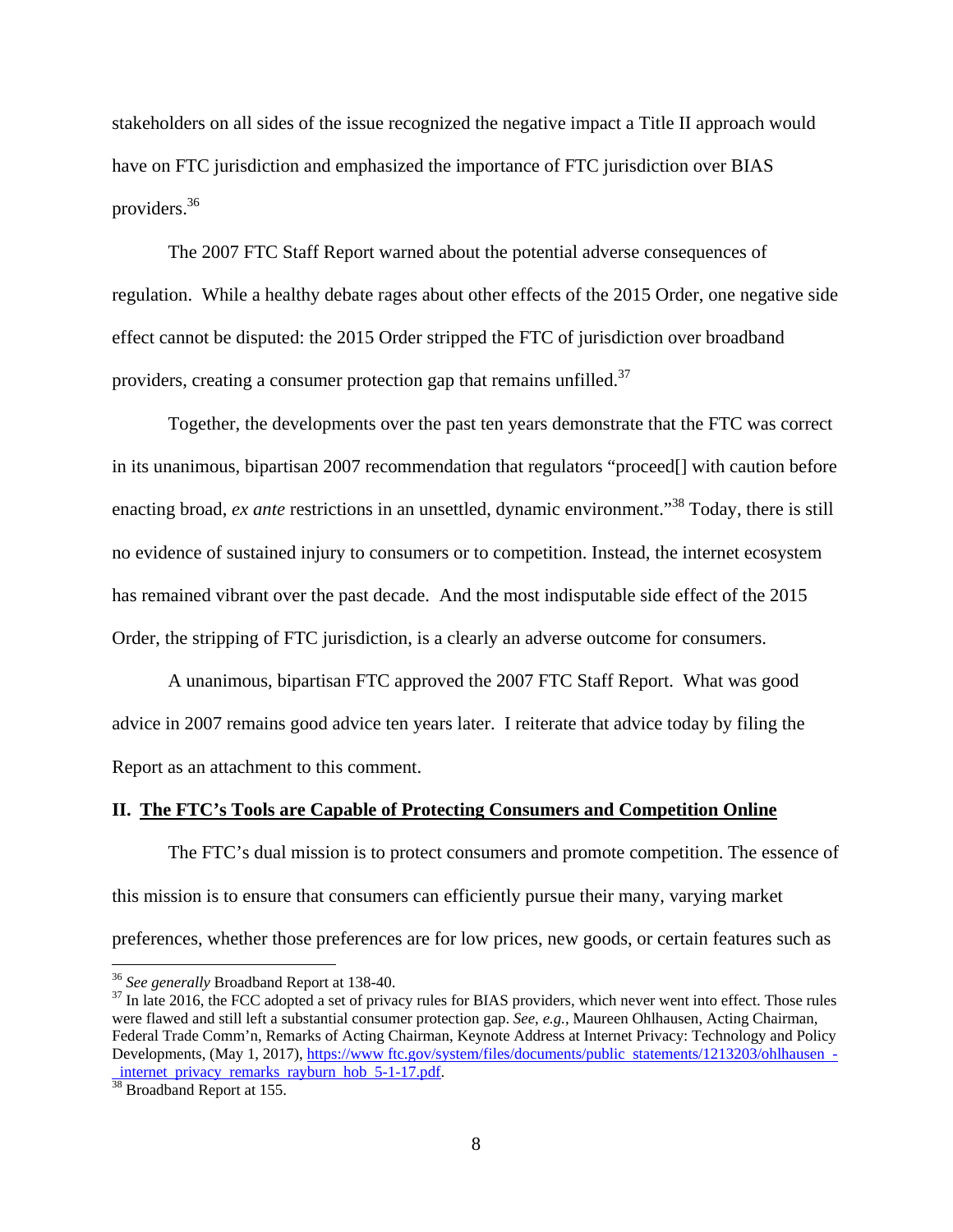neutrality. The FTC's complementary competition and consumer protection tools work together to protect consumers and competition online.

# **A. Antitrust Protects Competition, Which Drives Firms to Match Consumer Preferences**

The FTC's antitrust tools are powerful protectors of market competition. The FTC's antitrust authority can and has addressed a wide range of harmful behavior across a nearly all U.S. industries. As highlighted in the Bureau Comment, some of the harmful practices that the FTC can address include: foreclosing rival content in an exclusionary or predatory manner; problematic conduct relating to access, discrimination, pricing, bundling, and regulatory evasion; harmful exclusive contracts; agreements between competitors to fix prices, reduce output, or allocate customers; and problematic vertical mergers that could deny competitors access to essential inputs or to downstream distribution outlets.<sup>39</sup> Many of the practices that concern advocates of net neutrality regulation fall within one or more of these categories of anticompetitive actions and therefore could be addressed by the FTC's antitrust enforcement.

Furthermore, these antitrust tools do not solely protect attributes such as price and output. Instead, antitrust protects competition, which delivers the qualities that consumers demand. Therefore, antitrust can help protect any feature or quality that consumers demand, including free speech and democratic participation. Advocates vigorously argue, citing surveys, anecdotes, and counts of comments filed, that consumers place great value in the equal treatment of data by ISPs.40 In that case, any ISP that systemically degrades applications and content that its subscribers demand will face a consumer backlash. There is strong evidence that edge providers

<sup>39</sup> Bureau Comment at 23-29.

 HILL (Jul. 13, 2017), http://thehill.com/policy/technology/341850-poll-gop-voters-support-net-neutrality-rules-<sup>40</sup>*See* Harper Neidig, *Poll: GOP Voters Support Net Neutrality Rules, Oppose AT&T-Time Warner Merger*, THE oppose-att-time-warner-merger; s*ee also* Elliot Harmon, *Historic Day of Action: Net Neutrality Allies Send 1.6 Million Comments to FCC*, ELEC. FRONTIER FOUND. (Jul. 12, 2017), https://www.eff.org/deeplinks/2017/07/netneutrality-allies-send-16-million-comments-fcc.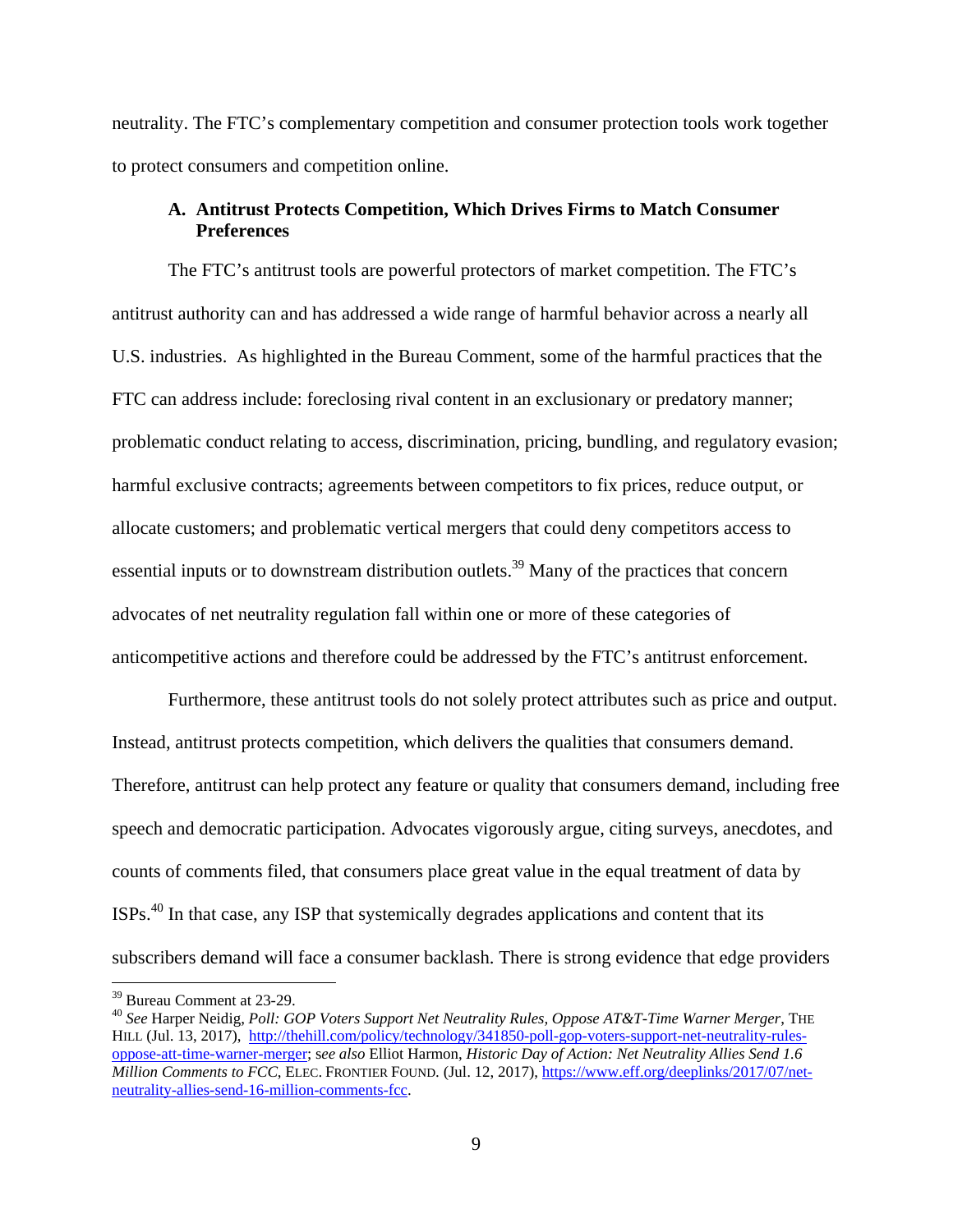journal article, which I also attach. $42$ are quite capable of mobilizing their customers to make known their demands.<sup>41</sup> Indeed, the limited number of non-neutral practices even before the 2015 Order suggests that ISPs are already accommodating consumer demands. In such circumstances, there may not be a need for regulation. In fact, prescriptive regulation risks cementing in place practices that may need to evolve as consumer preferences change. I have addressed these issues at further length in a

#### **B. Consumer Protection**

Likewise, the FTC's consumer protection tools are also powerful protectors of the market. We use our consumer protection tools to protect the integrity of the mutual beneficial exchange at the heart of the market process, by stopping practices that subvert that exchange. These tools are as applicable to the provision of broadband service as to every other industry.

who signs up for a broadband service that promises access to all of the lawful internet."<sup>44</sup> The practices that concern advocates of net neutrality regulation involve consumer protection issues. For example, much of the concern about Comcast's alleged treatment of certain BitTorrent streams was that it was not apparent to consumers, and therefore Comcast allegedly deceived consumers about the service they purchased.<sup>43</sup> Indeed, according to the D.C. Circuit, the "upshot" of the 2015 Order is to "fulfill the reasonable expectations of a customer

The FTC's consumer protection tools are well suited to ensure the fulfillment of consumers' reasonable expectations about their broadband service. Our deception authority

 41Harmon, *supra* note 40. 42Ohlhausen, *supra* note 16, at 119.

<sup>&</sup>lt;sup>42</sup>Ohlhausen, *supra* note 16, at 119.<br><sup>43</sup> See Fred von Lohmann, *FCC Rules Against Comcast for BitTorrent Blocking*, ELEC. FRONTIER FOUND. (Aug. 3, 2008), https://www.eff.org/deeplinks/2008/08/fcc-rules-against-comcast-bit-torrent-blocking (referring to the blocking as "surreptitious"); Ryan Singel, *Comcast Sued Over BitTorrent Blocking – Updated*, WIRED (Nov. 14, 2007), https://www.wired.com/2007/11/comcast-sued-ov/ (citing court complaint filed that alleges false and misleading advertising by Comcast).

 44 United States Telecom Ass'n v. FCC, 825 F.3d 674 (D.C. Cir 2016), *reh'g en banc denied*, United States Telecom Ass'n v. FCC, 855 F.3d 381, 389 (D.C. Cir. 2017) (concurring statement of Judge Srinivasan and Judge Tatel).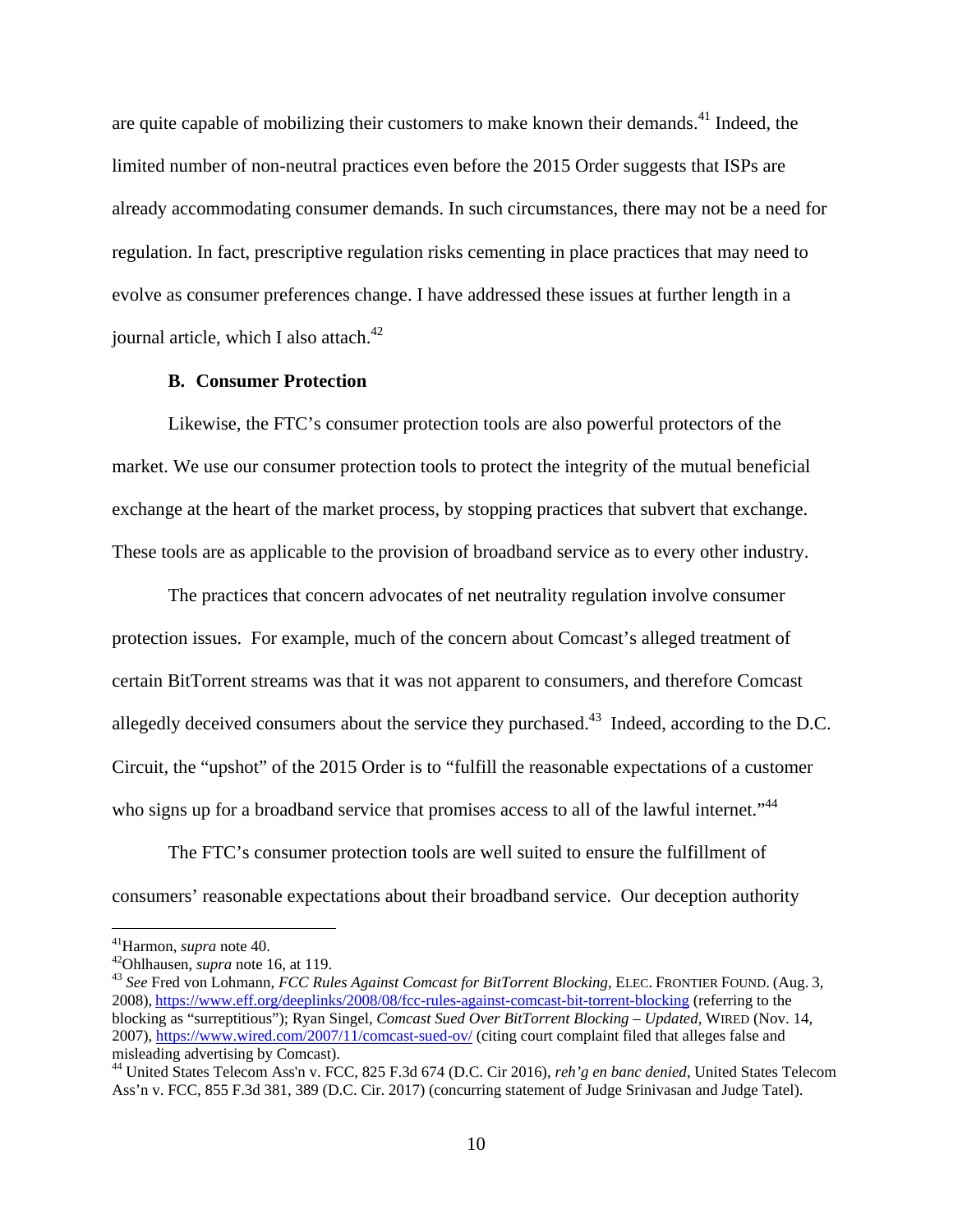prohibits companies from selling consumers one product or service but providing them something different. It ensures consumers get what they were promised. Notably, many major BIAS providers have now explicitly promised to adhere to net neutrality principles.<sup>45</sup> These kinds of promises are enforceable by the FTC, assuming it has jurisdiction over the BIAS provider. Our deception authority also requires companies to disclose material information if not disclosing it would mislead the consumer.<sup>46</sup> Therefore, if a broadband provider failed to disclose blocking, throttling, or other practices that would matter to a reasonable consumer, the FTC's deception authority would apply.

In addition to deception, the FTC's unfairness authority prohibits practices, even absent any promise, where the actual or likely consumer injury is substantial, unavoidable by the consumer, and not outweighed by benefits to consumers or to competition. The FTC has used this authority to hold liable companies that unilaterally change their past promises to consumers even where there was no deception.<sup>47</sup>

Indeed, the FTC is currently using both its deception and unfairness authority to address alleged practices similar to net neutrality violations. In its case against AT&T Mobility, the FTC alleges that the wireless provider deceptively and unfairly "misled millions of its smartphone customers by charging them for 'unlimited' data plans while reducing their data speeds, in some

<sup>45</sup>*See* John Eggerton, *NCTA Places 'Washington Post' Ad Committing to Open Internet*, BROADCASTING & CABLE (May 17, 2017), http://www.broadcastingcable.com/news/washington/ncta-places-washington-post-ad-committingopen-internet/165896. And the D.C. Circuit has suggested that if an ISP discloses that it is not a neutral, indiscriminate conduit to the internet, it is not subject to the rules in FCC's 2015 Order. *See* 855 F.3d at 389; s*ee also* Daniel Lyons, *Can ISPs Simply Opt Out of Net Neutrality?*, FORBES (May 15, 2017),<br>https://www.forbes.com/sites/washingtonbytes/2017/05/15/can-isps-simply-opt-out-of-net-neutrality/.

 https://www.ftc.gov/system/files/documents/public statements/410531/831014deceptionstmt.pdf. 47 Orkin Exterminating Co., Inc*.*, 108 F.T.C. 263 (1986); *aff'd.,* FTC v. Orkin, 849 F.2d 1354 (11th Cir. 1988).  $\frac{46}{46}$  FEDERAL TRADE COMM'N, FTC POLICY STATEMENT ON DECEPTION 3 (Oct. 14, 1983),<br>https://www.ftc.gov/system/files/documents/public statements/410531/831014deceptionstmt.pdf.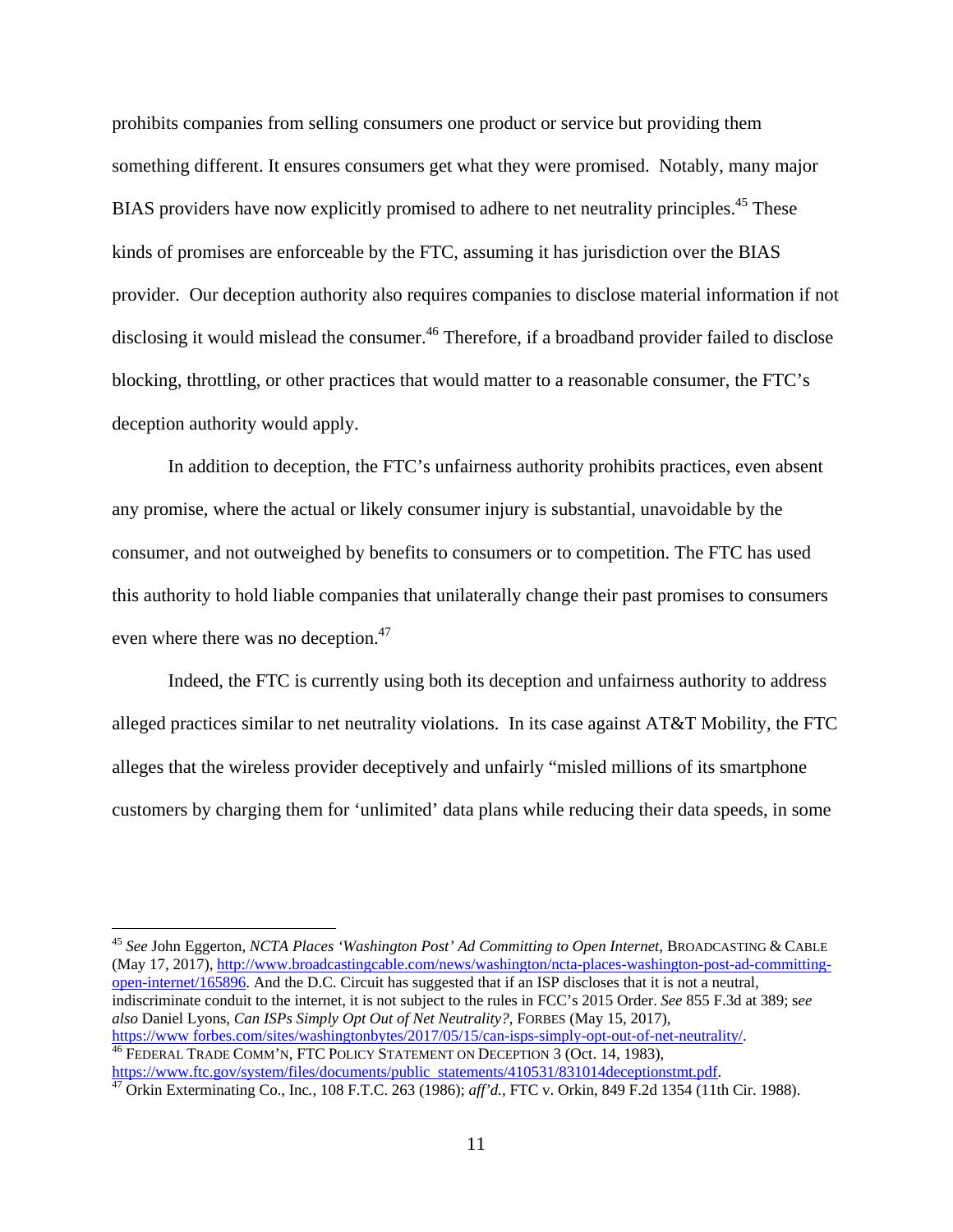cases by nearly 90 percent."48 That litigation continues, but provides a good example of the FTC's willingness to apply our consumer protection authority to a complex technical practice of a network provider that harms consumers.

### **C. Advantages of Enforcement Approach**

Both of these market-preserving tools – antitrust and consumer protection – have structural advantages over prescriptive rules. Both rely on case-by-case enforcement, applying general legal principles to specific facts, constrained by certain institutional features and a focus on addressing real harm. And in both areas, the FTC can take action where private litigants would lack the incentives or resources to bring a case.

In dynamic, innovative industries like internet services, an *ex post* case-by-case enforcement-based approach has advantages over *ex ante* prescriptive regulation. It mitigates the regulator's knowledge problem and allows legal principles to evolve incrementally.<sup>49</sup> A case-bycase approach also focuses on actual or likely, specifically-pled harms rather than having to predict future hypothetical harms.

Of course, case-by-case enforcement without constraining principles and processes is problematic. FTC enforcement seeks to balance flexibility and predictability. Our antitrust and consumer protection enforcement rely on long-standing legal precepts that are themselves hemmed in by case law, statute, and by our own policy statements. Our complaints and settlements are analyzed not just by lawyers but also by our Bureau of Economics and must be approved by the Commissioners. These institutional features build consensus and limit overreach. And perhaps most importantly, the FTC focuses on harm to consumers and to

https://www.ftc.gov/news-events/press-releases/2014/10/ftc-says-att-has-misled-millions-consumers-unlimited-data<br><sup>49</sup> See Maureen K. Ohlhausen, *The FCC's Knowledge Problem: How to Protect Consumers Online*, 67 FED. COMM. 48 FEDERAL TRADE COMM'N, *FTC Says AT&T Has Misled Millions of Consumers with 'Unlimited' Data Promises*, L.J. 203 (Apr. 2015), https://www ftc.gov/system/files/documents/public statements/818521/1509fccohlhausen.pdf.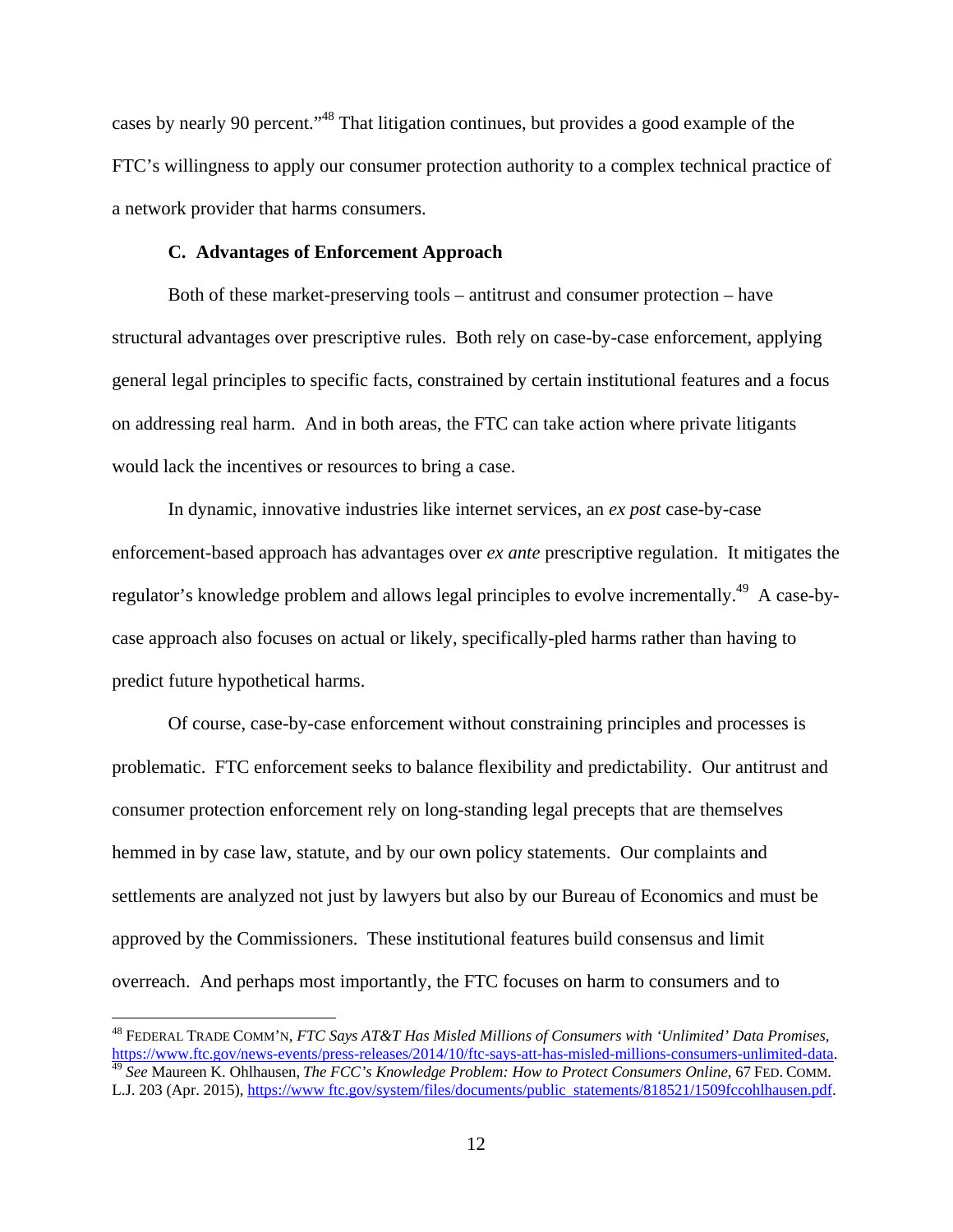competition, both when considering whether to bring a case and in calculating remedies. Focusing on harm not only ensures that FTC enforcement actually makes consumers better off, it also creates more business certainty.

Some have criticized the FTC's case-by-case approach as reactive, with no capability to prevent future injuries. Yet civil law enforcement has always served as both a *corrective* for the specific behavior of the defendant as well as a *deterrent* against similar future actions by the same or other actors. Like the common law, the FTC's process of applying general principles to specific facts enables flexibility yet yields outcomes that serve as guidance for future compliance, as those familiar with the FTC's case law recognize.<sup>50</sup> Furthermore, even prescriptive rules must be enforced, and the outcomes of such enforcement actions are not inherently predictable, particularly when the prescriptive rules are out of date or applied to technologies and business models that were not contemplated when the rules were adopted.

## **III.A Benefit-Cost Analysis Ought to Consider the Wide Range of Existing Tools to Address Net Neutrality-Related Concerns, Should They Arise**

The FCC has sought analysis of the costs and benefits of the various proposals in the NPRM.<sup>51</sup> Quite appropriately, the NPRM states that such analysis ought to compare the effects of today's status quo regulation to the effects of protections that would remain in place if the proposals were adopted.<sup>52</sup> This "but for" world ought to include market mechanisms, facilitated by long-standing competition and consumer protection law enforced by the FTC, the Department of Justice, state attorneys general, and private litigants. The FTC Bureau comment and my comment have described the FTC's powerful tools to protect consumers and competition.

<sup>50</sup>*See, e.g.*, Daniel J. Solove & Woodrow Hartzog, *The FTC and the New Common Law of Privacy*, 114 COLUM. L. REV. 583, 621-22 (2014). REV. 583, 621-22 (2014).<br><sup>51</sup> NPRM ¶ 105.

<sup>&</sup>lt;sup>51</sup> NPRM ¶ 105.<br><sup>52</sup> NPRM ¶ 106.